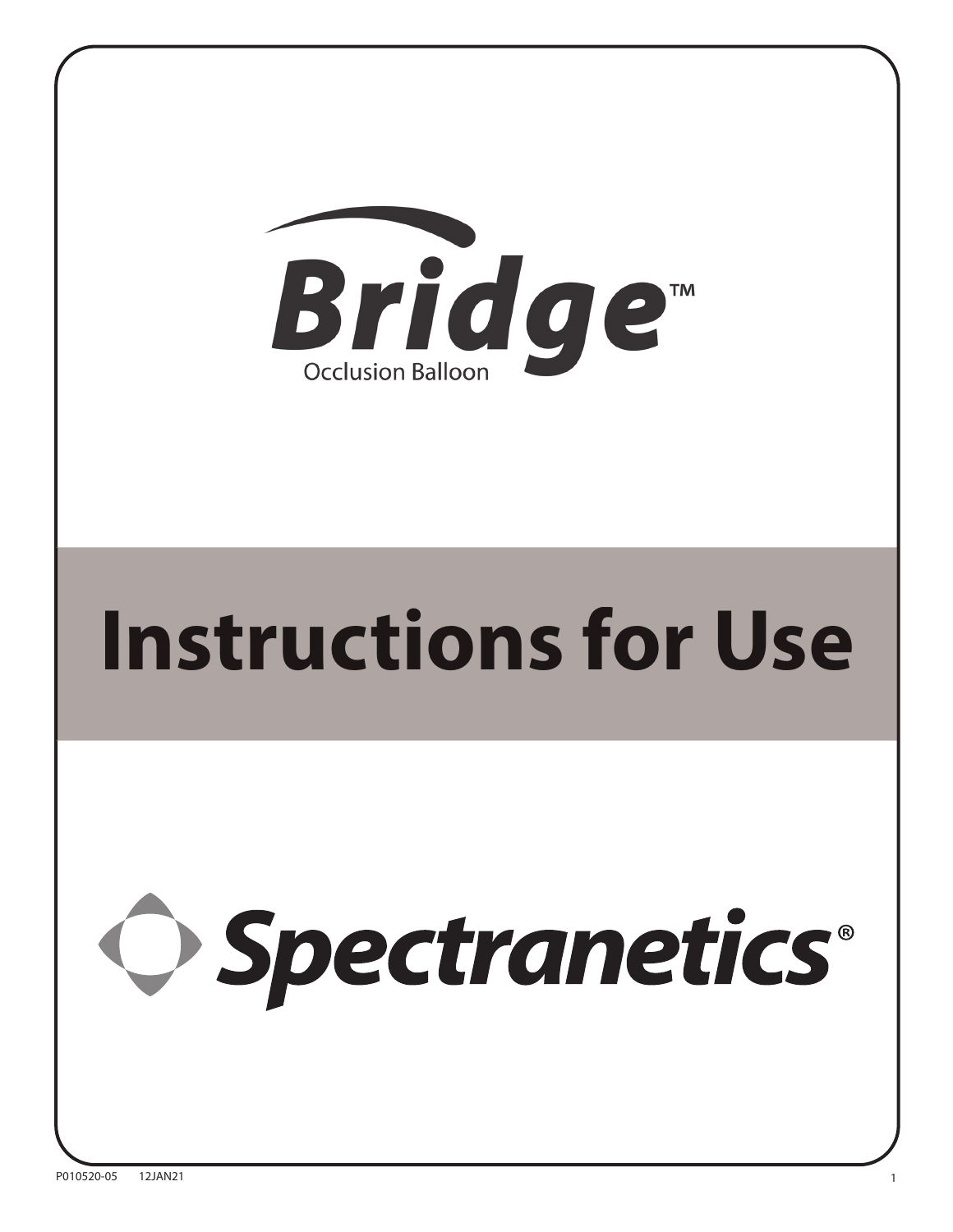# **Table of Contents**

| .,  |                                    |
|-----|------------------------------------|
| 2.  |                                    |
| 3.  |                                    |
| 4.  |                                    |
| 5.  |                                    |
| 6.  | <b>Potential Adverse Events</b>    |
| 7.  | <b>How</b>                         |
| 8.  |                                    |
| 9.  | hylactic Directions for Use        |
| 10. | <b>Emergent Directions for Use</b> |
| 11. |                                    |
|     | Non                                |

# **Caution: Federal (USA) law restricts this device to sale by or on the order of a physician with appropriate training.**

## **1. Device Description**

The Bridge Occlusion Balloon Catheter is designed for temporary vessel occlusion of the superior vena cava in applications including perioperative occlusion and emergency control of hemorrhage associated with vascular tears that may occur during lead extraction procedures.

The Bridge Occlusion Balloon Catheter is not designed for use as vascular flow-directed catheter (Swan-Ganz type).

## Balloon Catheter Construction

The Bridge Occlusion Balloon Catheter is constructed of a compliant balloon mounted on a multi-lumen catheter shaft. Radiopaque markers are placed within the balloon segment of the catheter to provide visual reference points for balloon positioning within the vessel.

To allow for large inflation volume, the balloon is mounted on a non-tapered catheter shaft. The Bridge Occlusion Balloon Catheters have two lumens that are connected to a proximal hub. The hub port, marked BALLOON, is connected to the balloon inflation lumen. The unmarked hub port is connected to the central lumen of the catheter, which terminates at the distal tip. This Iumen is used to pass the catheter over a guidewire.



#### **Figure 1: Bridge Occlusion Balloon Catheter (top) with Balloon Protector (bottom)**

## **Table 1: Bridge Occlusion Balloon Catheter Specifications**

| $Cat.$ # | Catheter<br>Lenath<br>(cm ) | <b>Balloon Diameter</b><br>(nominal)<br>(mm) | <b>Balloon Length</b><br>(nominal)<br>(mm) | <b>Maximum OD</b><br>(Crossing Profile)<br>(mm/in) | <b>Minimum Tip ID</b><br>(mm/in) | <b>Maximum Inflation</b><br>Volume<br>(cc) |
|----------|-----------------------------|----------------------------------------------|--------------------------------------------|----------------------------------------------------|----------------------------------|--------------------------------------------|
| 590-001  | 90                          | 20                                           | 80                                         | 4mm/0.157"                                         | $0.9$ mm/ $0.035''$              | 60                                         |

Note: Because the Bridge Occlusion Balloon Catheter has a large liquid capacity, it may take as long as 56 seconds to deflate through the balloon inflation lumen. Use a 60 ml (60 cc) syringe to inflate or deflate.

## **Table 2: Compliance Chart**

| <b>Inflation Volume (cc)</b> | <b>Balloon Diameter (mm)</b> |
|------------------------------|------------------------------|
| 20                           | 18.8                         |
| 25                           | 19.4                         |
| 30                           | 21.3                         |
| 35                           | 23.4                         |
| 40                           | 25.2                         |
| 45                           | 26.9                         |
| 50                           | 28.6                         |
| 55                           | 29.9                         |
| 60                           | 31.1                         |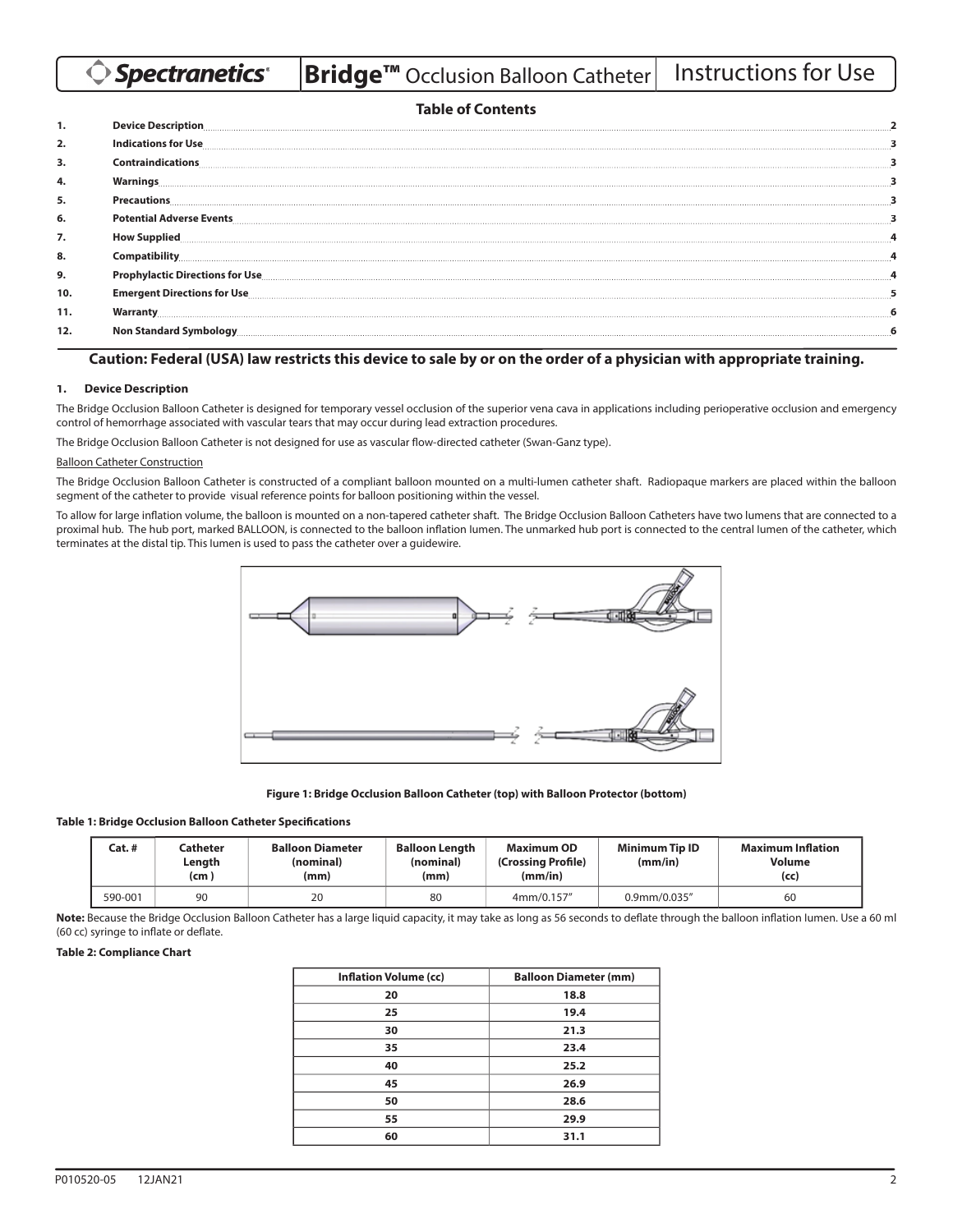## **2. Indications for Use**

The Bridge Occlusion Balloon Catheter is indicated for temporary vessel occlusion of the superior vena cava in applications including perioperative occlusion and emergency control of hemorrhage.

Any use for procedures other than those indicated in these instructions is not recommended.

#### **3. Contraindications**

None known.

#### **4. Warnings**

- Lead extraction should be performed at institutions with cardiothoracic surgical capabilities by physicians knowledgeable in the techniques and devices for lead or catheter removal. Complication prevention and management protocols should be in place and routinely practiced. It is strongly suggested that the recommendations for lead management of the Heart Rhythm Society (HRS) and European Heart Rhythm Association (EHRA) be followed for best results.
- Prior to initiating the lead extraction procedure, a Bridge Occlusion Balloon Catheter compatible guidewire should be placed through a venous access site and across the length of the superior vena cava. Attempting to place a compatible guidewire after a venous tear occurs may:
	- result in an inability to traverse the superior vena cava with the guidewire
	- result in the guidewire exiting the vasculature at the tear site
	- result in an inability to place the Bridge Occlusion Balloon Catheter
	- delay or prevent the ability to achieve occlusion
- Do not position the Bridge Occlusion Balloon Catheter in a manner that would obstruct the right atrium. Obstruction of the atrium could lead to arrhythmias and/or hemodynamic compromise.
- Maintain guidewire position throughout the procedure; do not remove the guidewire while the balloon is inflated.
- Failure to observe recommended inflation techniques may result in the formation of contrast crystals which could prevent deflation.
- Do not over-inflate the Bridge Occlusion Balloon Catheter after fully occluding the vessel. Over inflation may result in damage to the vessel, rupture of the balloon, or introduction of air emboli.
- Do not exceed the Maximum Inflation Volume. Over inflation may result in damage to the vessel, rupture of the balloon, or introduction of air emboli.
- Occlusion of the superior vena cava beyond 30 minutes is not recommended as this may increase the risk of adverse physiologic or neurologic complications.
- Do not resterilize or reuse this device, as these actions can compromise device performance or increase the risk of cross-contamination due to inappropriate reprocessing.
- Reuse of this single use device could lead to serious patient injury or death and voids manufacturer warranties.
- Use of the device with prolonged dwell times has been associated with the risk of thrombus developing on the balloon. The workflows recommended should be followed in order to reduce thrombotic risk.

#### **5. Precautions**

- A thorough understanding of the technical principles, clinical applications, and risks associated with occlusion procedures is necessary before using this product.
- Monitor the positioning and inflation of this device with fluoroscopic guidance.
- Carefully monitor the patient's hemodynamics and vital signs throughout the procedure.
- The Bridge Occlusion Balloon Catheter is not intended for use
- with high pressure or powered injectors
	- as an infusion catheter
- To avoid balloon damage or rupture, lead extraction tools (such as extraction sheaths) should be removed from the superior vena cava area prior to placing the Bridge Occlusion Balloon Catheter.
- If surgical repair of a venous tear requires suturing, use caution to avoid puncturing the balloon.
- Do not use the Bridge Occlusion Balloon Catheter if the sterile barrier is broken or damaged.
- Do not use the Bridge Occlusion Balloon Catheter if any component has been damaged.

## **6. Potential Adverse Events**

The adverse events associated with an occlusion balloon procedure include, but are not limited to the following:

- allergic reactions
- death
- embolization
- hematoma
- hemorrhage
- sepsis/infection
- short-term hemodynamic deterioration
- thromboembolic episodes
- vascular thrombosis
- vessel dissection
- vessel perforation
- vessel spasm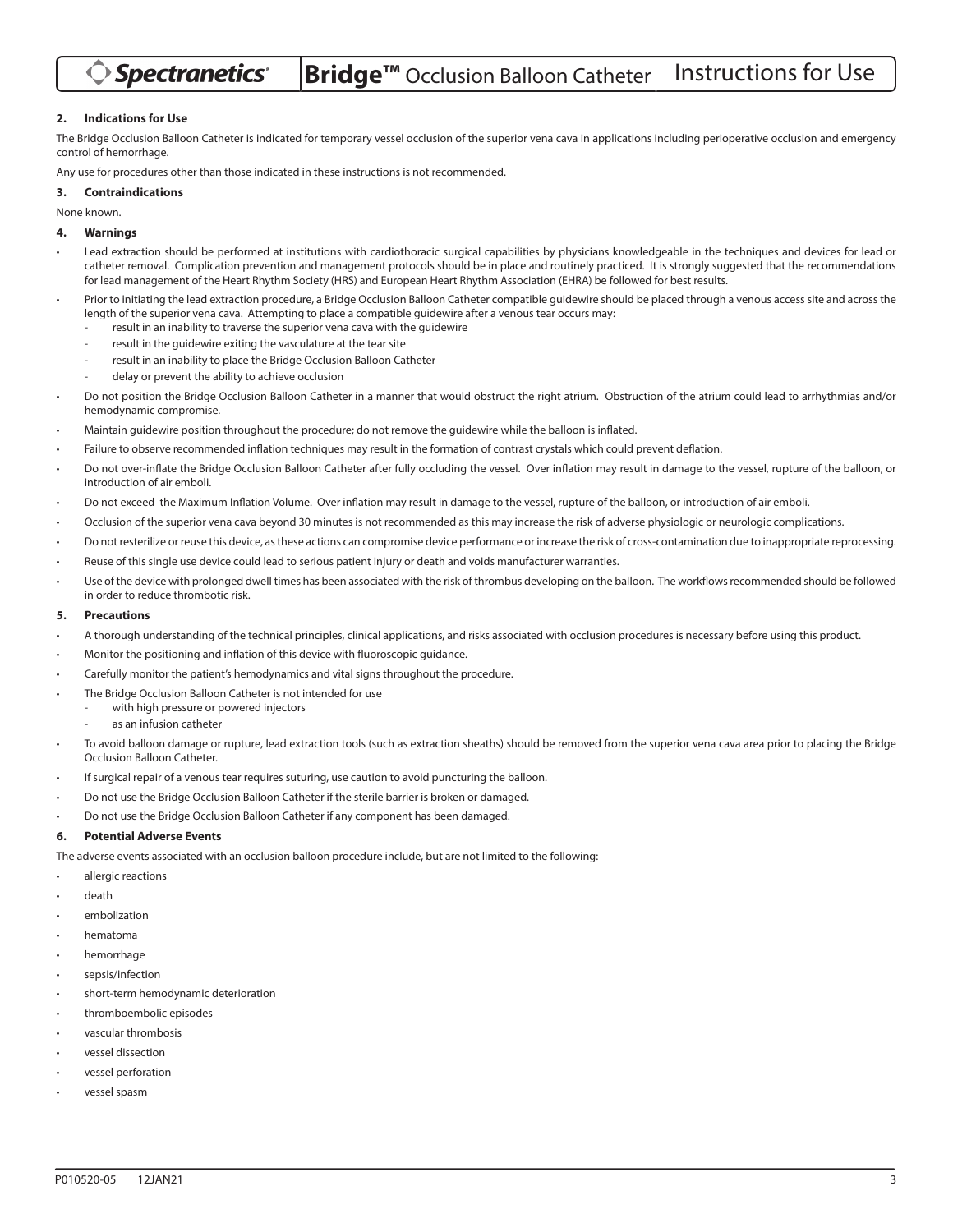## **7. How Supplied**

## **7.1. Sterilization**

- For single use only. Not for re-sterilization or reprocessing.
- Ethylene Oxide Sterilized.
- Non-pyrogenic.
- Sterility guaranteed if package is unopened and undamaged.
- Store device at room temperature in a dry place (below 60° C / 140° F) until use.

#### **7.2. Inspection Prior to Use**

- Before use, visually inspect the sterile package to ensure that seals have not been broken. All equipment to be used for the procedure, including the Bridge Occlusion Balloon Catheter, should be examined carefully for defects or damage.
- Do not use the Bridge Occlusion Balloon Catheter if it is damaged, unintentionally opened, or if the Use by Date has been exceeded.

#### **8. Compatibility**

The recommended Bridge Prep Kit (sold separately) includes a compatible 0.035 inch stiff quidewire, 12 French introducer sheath, syringe and stopcock for Bridge deployment.

## **8.1. Guidewire Selection**

The Bridge Occlusion Balloon Catheter is compatible with 0.035 inch guidewires. Stiff or super stiff guidewires are recommended.

## **8.2. Introducer Sheath Selection**

For introduction, a 12 French (or larger) introducer sheath is recommended.

## **9. Prophylactic Directions for Use**

**Note:** Prophylactic use of Bridge should be considered if preferred by the physician, the patient is deemed to be high risk, physician performs a low volume of lead extraction procedures per year, the physician is new at lead extraction procedures or if there is an intra-procedural increase in the perceived risk.

#### **9.1. Device and Procedural Preparation**

- 1. Prior to use, carefully examine the unit to verify that the sterile package and product have not been damaged.
- 2. Place a compatible guidewire through a venous access site and across the length of the superior vena cava. Use a compatible introducer sheath that is capable of maintaining hemostasis at the insertion site. Consider flushing the introducer sheath before inserting into the patient to prevent excessive friction.

**Caution:** If using a hydrophilic coated wire, be aware that a non-hydrated wire will have increased friction.

- 3. Prepare a 60cc luer lock syringe with an 80:20 ratio of saline to contrast media for balloon inflation. Ensure the contrast solution is well mixed.
- 4. Connect a stopcock to the filled syringe.

## **9.2. Device Placement**

**Note:** Prophylactic placement of the Bridge Occlusion Balloon is recommended after all lead extraction preparation has been completed and just before the use of any extraction sheaths in order to minimize balloon dwell time.

- 1. Using sterile technique, open the sterile package. Remove the Bridge Occlusion Balloon Catheter from the supplied tray.
- 2. Remove the balloon protector from the distal portion of the catheter.
- 3. Introduce the Bridge Occlusion Balloon Catheter percutaneously through a compatible introducer sheath and over a compatible guidewire. No balloon or guidewire lumen preparation is needed before insertion.

**Caution:** Care should be exercised when both introducing and removing the catheter to avoid undue stress which may damage the balloon catheter.

Warning: Failure to observe recommended inflation techniques may result in the formation of contrast crystals which could prevent deflation.

4. To ensure access to the superior vena cava area is not obstructed, advance the Bridge Occlusion Balloon Catheter under fluoroscopic guidance until the proximal marker band is located at the junction of the superior vena cava and right atrium. Mark the remaining length of the catheter exiting the introducer sheath so the position of the balloon can be quickly re-attained in the event of an SVC tear.

**Note:** If the superior vena cava area cannot be accessed femorally, consider alternate approaches or techniques.

5. Connect the prepared balloon inflation syringe with stopcock to the balloon inflation port of the catheter hub. A 60 ml (60cc) syringe is recommended for inflation and deflation of the Bridge Occlusion Balloon Catheter (Refer to compliance chart in Table 2).

Note: Consider test inflating the balloon to measure the amount of contrast solution necessary for proper inflation and occlusion. After test inflating, deflate the balloon and ensure all contrast is removed from the balloon by the attached syringe.

- 6. Retract the Bridge Occlusion Balloon Catheter from the superior vena cava into the inferior vena cava until needed.
- 7. Maintain guidewire position during balloon advancement, placement, and retraction.

**Note:** Follow proper medical technique for maintaining the patency of the introducer sheath. If there are no medication drips being infused through the sidearm port of the introducer, connect the sidearm port to 0.9% NS and infuse at 10-30 mL/hr to KVO ('keep vein open") in order to prevent catheter occlusion.

#### **9.3. Application of Therapy**

- 1. If an SVC tear is suspected, advance the balloon to the SVC and verify the placement of the most proximal marker band at the SVC-right atrial junction. Fluoroscopic monitoring of the balloon during inflation is recommended.
- 2. Inflate the balloon using the 60cc syringe until conformance of the balloon to the vasculature is achieved under fluoroscopy.

Note: When a tear is present, a larger volume of contrast solution than previously measured, not to exceed 60cc, may be needed in order to achieve acceptable occlusion. **Caution:** lf the balloon ruptures, immediately discontinue use.

Caution: If the balloon migrates towards the atrium during inflation, deflate the balloon and reposition. Mitigate any further unintended balloon movement.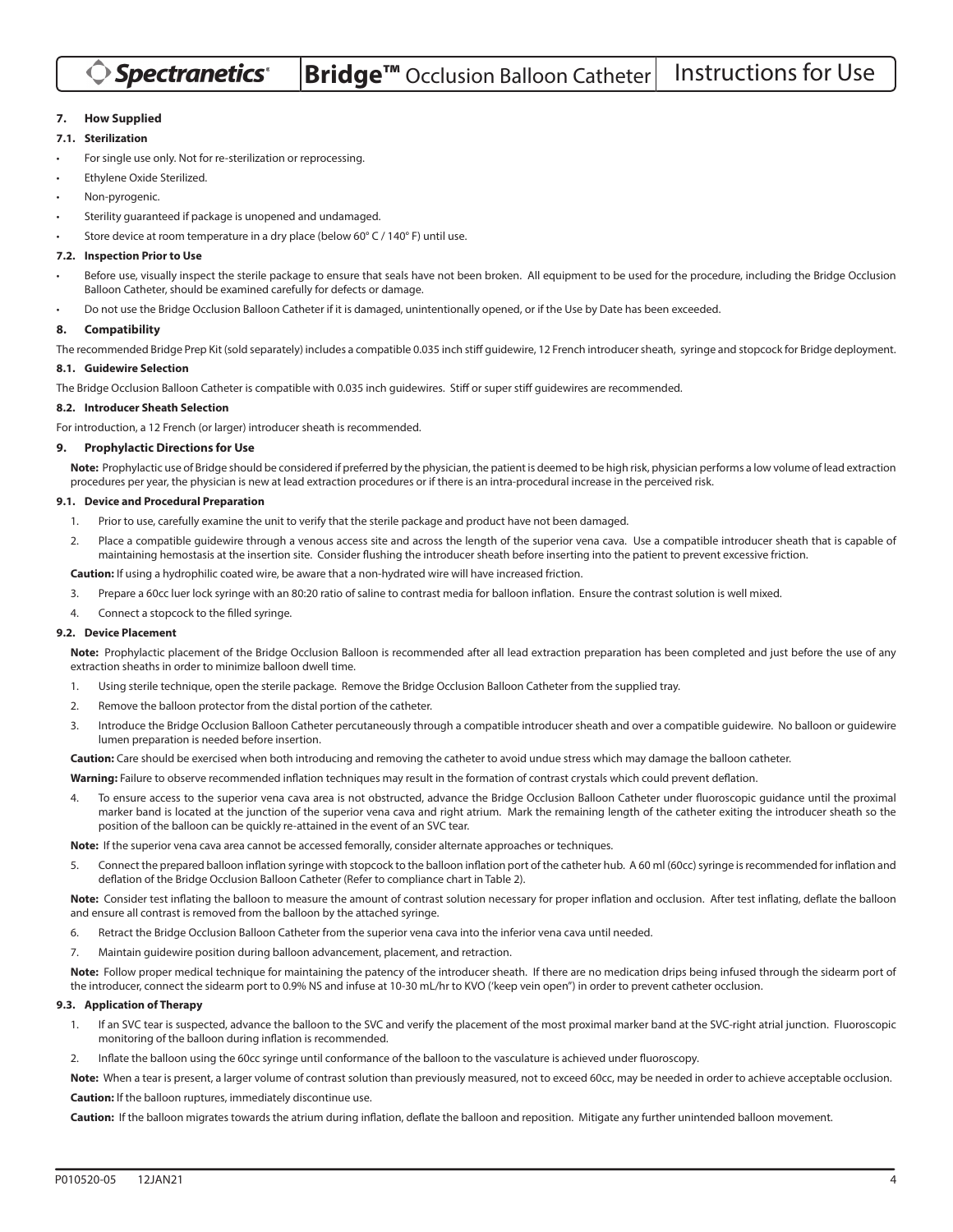Warning: Do not remove the guidewire while the balloon is inflated.

- 3. Close the stopcock to the balloon inflation port when the desired inflation volume is reached.
- 4. Contrast injection via a superior venous access site may be used to confirm proper inflation and occlusion. Stabilization of the patient's hemodynamics/vital signs can also be used as an indicator of acceptable occlusion.

**Note:** Transfusion of blood products and administration of pharmaceutical agents should be performed via an inferior access site to facilitate delivery and systemic distribution.

5. Continue to monitor the stability of the patient via hemodynamics and vital signs until occlusion is no longer required.

#### **9.4. Device Removal**

- 1. Once all intended leads have been removed and patient maintains hemodynamic stability, the balloon can be removed from the vasculature. If the balloon is inflated, open the stopcock to the balloon inflation port and apply suction to the balloon lumen using a 60cc syringe until full deflation has been achieved.
- 2. Confirm deflation of the balloon under fluoroscopy and remove from vasculature.

**Caution:** lf resistance is felt when removing the catheter through the introducer sheath, stop and remove them as a complete unit to prevent damage to the catheter or vessel.

#### **10. Emergent Directions for Use**

**Note:** In emergent situations quick access to and deployment of the Bridge Occlusion Balloon Catheter is important for minimizing deployment time.

#### **10.1. Device and Procedural Preparation**

- 1. Prior to use, carefully examine the unit to verify that the sterile package and product have not been damaged.
- 2. Place a compatible guidewire through a venous access site and across the length of the superior vena cava. Use a compatible introducer sheath that is capable of maintaining hemostasis at the insertion site. Consider flushing the introducer sheath before inserting into the patient to prevent excessive friction.

Note: It is recommended to use a stiff or super stiff guidewire for maintaining access to the superior vena cava area and to allow for expedient insertion of the Bridge Occlusion Balloon Catheter when needed.

**Caution:** If using a hydrophilic coated wire, be aware that a non-hydrated wire will have increased friction.

- 3. Prepare a 60cc luer lock syringe with an 80:20 ratio of saline to contrast media for balloon inflation. Ensure the contrast solution is well mixed.
- 4. Connect a stopcock to the filled syringe.

#### **10.2. Device Placement**

- 1. Using sterile technique, open the sterile package. Remove the Bridge Occlusion Balloon Catheter from the supplied tray.
- 2. Remove the balloon protector from the distal portion of the catheter.
- 3. Introduce the Bridge Occlusion Balloon Catheter percutaneously through a compatible introducer sheath and over a compatible guidewire. No balloon or guidewire lumen preparation is needed before insertion.

**Caution:** Care should be exercised when both introducing and removing the catheter to avoid undue stress which may damage the balloon catheter.

Warning: Failure to observe recommended inflation techniques may result in the formation of contrast crystals which could prevent deflation.

4. To ensure access to the superior vena cava area is not obstructed, advance the Bridge Occlusion Balloon Catheter under fluoroscopic guidance until the proximal marker band is located at the junction of the superior vena cava and right atrium.

**Note:** If the superior vena cava area cannot be accessed femorally, consider alternate approaches or techniques.

5. Connect the prepared balloon inflation syringe with stopcock to the balloon inflation port of the catheter hub. A 60 ml (60cc) syringe is recommended for inflation and deflation of the Bridge Occlusion Balloon Catheter (Refer to compliance chart in Table 2).

#### **10.3. Application of Therapy**

- 1. Advance the balloon to the SVC and verify the placement of the most proximal marker band at the SVC-right atrial junction. Fluoroscopic monitoring of the balloon during inflation is recommended.
- 2. Inflate the balloon using the 60cc syringe until conformance of the balloon to the vasculature is achieved under fluoroscopy. Inflation should not exceed 60cc.

**Caution:** lf the balloon ruptures, immediately discontinue use.

Caution: If the balloon migrates towards the atrium during inflation, deflate the balloon and reposition. Mitigate any further unintended balloon movement.

Warning: Do not remove the quidewire while the balloon is inflated.

- 3. Close stopcock to the balloon inflation port when the desired inflation volume is reached.
- 4. Contrast injection via a superior venous access site may be used to confirm proper inflation and occlusion. Stabilization of the patient's hemodynamics/vital signs can also be used as an indicator of acceptable occlusion.

**Note:** Transfusion of blood products and administering of pharmaceutical agents should be performed via an inferior access site to facilitate delivery and systemic distribution.

#### **10.4. Device Removal**

1. When occlusion is no longer required and the patient maintains hemodynamic stability, fully deflate the balloon by opening the stopcock to the balloon inflation port and applying suction to the balloon lumen until full deflation has been achieved.

**Note:** A 60 ml (60cc) syringe is recommended for deflation.

2. Confirm deflation of the balloon under fluoroscopy and remove from vasculature.

**Caution:** lf resistance is felt when removing the catheter through the introducer sheath, stop and remove them as a complete unit to prevent damage to the catheter or vessel.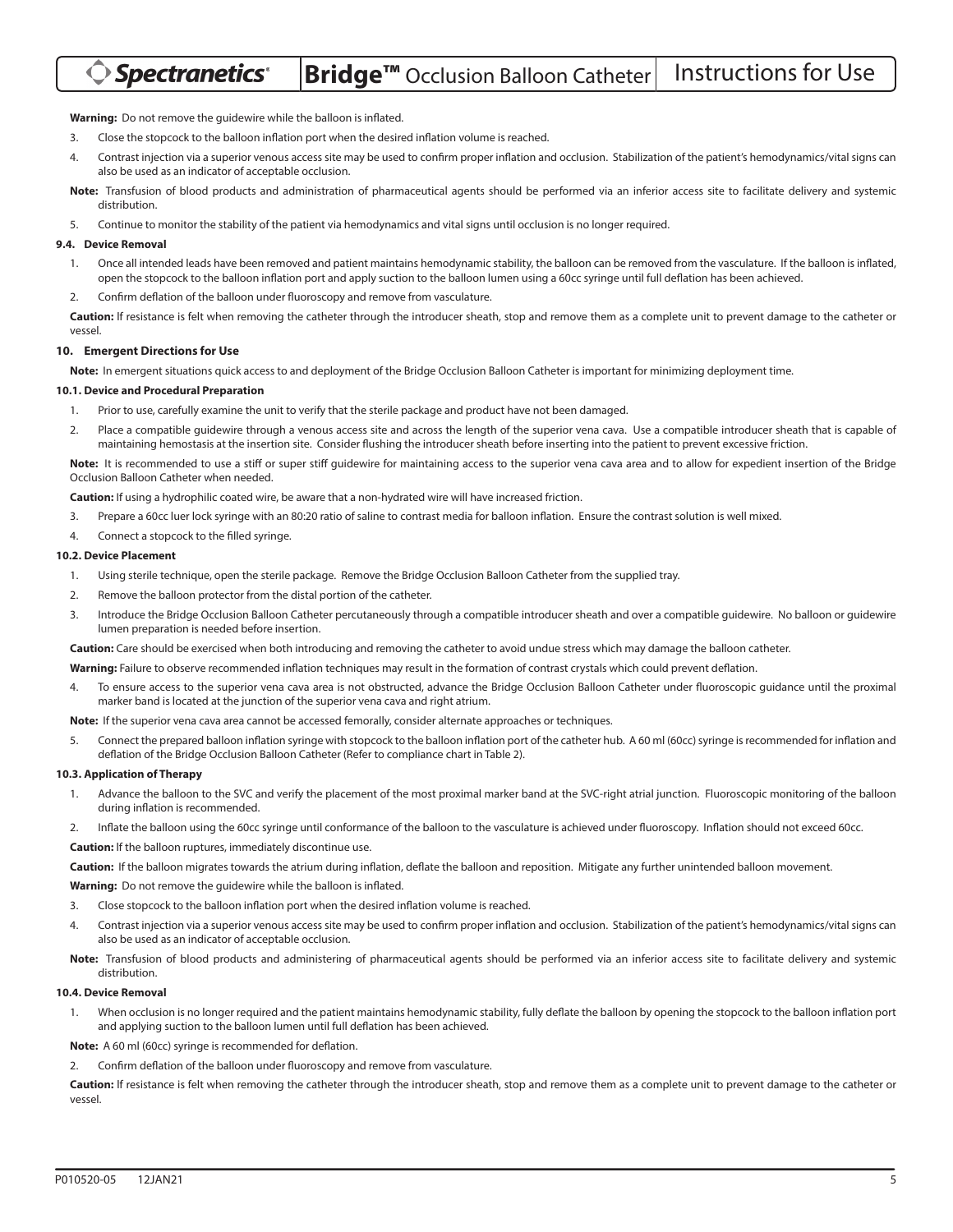# **11. Warranty**

Manufacturer warrants that the Bridge Occlusion Balloon Catheter is free from defects in material and workmanship when used by the stated "Use By" date and when package is unopened and undamaged immediately before use. Manufacturer's liability under this warranty is limited to replacement or refund of the purchase price of any defective Bridge Occlusion Balloon Catheter. Manufacturer will not be liable for any incidental, special, or consequential damages resulting from use of the Bridge Occlusion Balloon Catheter. Damage to the Bridge Occlusion Balloon caused by misuse, alteration, improper storage or handling, or any other failure to follow these Instructions for Use will void this limited warranty. **THIS LIMITED WARRANTY IS EXPRESSLY IN LIEU OF ALL OTHER WARRANTIES, EXPRESS OR IMPLIED, INCLUDING THE IMPLIED WARRANTY OF MERCHANTABILITY OR FITNESS FOR A PARTICULAR PURPOSE.** No person or entity, including any authorized representative or reseller of Manufacturer, has the authority to extend or expand this limited warranty and any purported attempt to do so will not be enforceable against Manufacturer.

## **12. Non Standard Symbology**

| <b>Sheath Compatibility</b>                                                                 | sc \                    | <b>Balloon Outer Diameter</b> | <b>Working Length</b> |            |
|---------------------------------------------------------------------------------------------|-------------------------|-------------------------------|-----------------------|------------|
| <b>Guidewire Compatibility</b>                                                              | GW<br>$\uparrow$ Max OD | <b>Balloon Length</b>         | Quantity              | <b>QTY</b> |
| Non-Pyrogenic                                                                               |                         |                               |                       |            |
| Caution: Federal (USA) law restricts this device to sale by or on the order of a physician. | <b>Rx ONLY</b>          |                               |                       |            |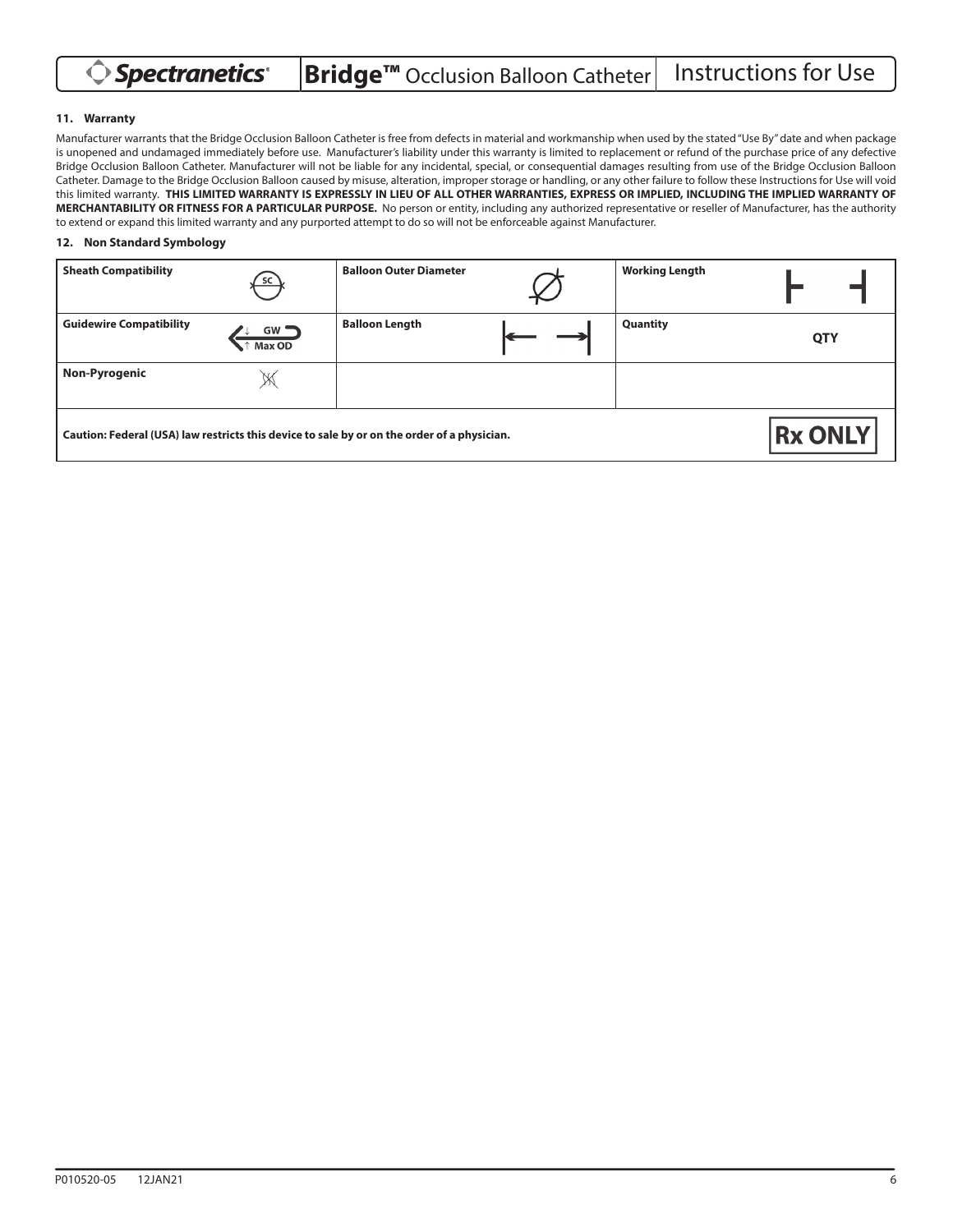| <b>○ Spectranetics</b> |  |  |  |  |  | <b>Bridge™</b> Occlusion Balloon Catheter   Instructions for Use |  |  |
|------------------------|--|--|--|--|--|------------------------------------------------------------------|--|--|
|------------------------|--|--|--|--|--|------------------------------------------------------------------|--|--|

Page Intentionally Left Blank